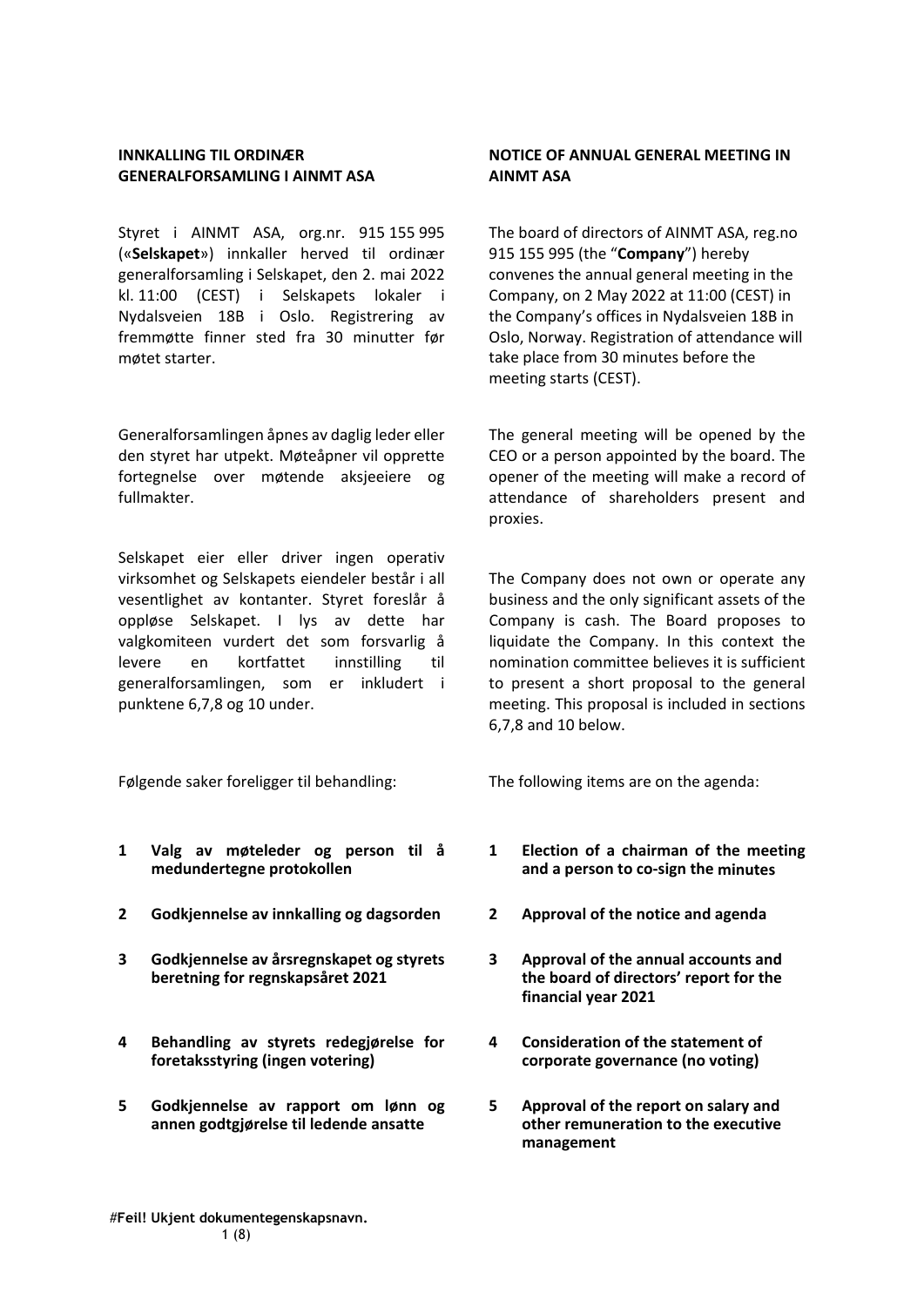- 
- 
- 
- 
- **10 Fastsettelse av godtgjørelse til medlemmer av valgkomitéen**
- **11 Oppløsning 11 Liquidation**
- **6 Valg av styremedlemmer 6 Election of members to the Board of Directors**
- **7 Valg av medlemmer til valgkomiteen 7 Election of members to the nomination committee**
- **8 Fastsettelse av godtgjørelse til styret 8 Determination of remuneration to the board of directors**
- **9 Fastsettelse av godtgjørelse til revisor 9 Determination of remuneration to the auditor**
	- **10 Determination of remuneration to the members of the nomination committee**
	-

\* \* \*

## **Selskapets aksjer og stemmerett for aksjene**

Det er per datoen for denne innkallingen 202,016,744 aksjer i Selskapet, og hver aksje representerer én stemme. Selskapet har per dato for denne innkallingen ingen egne aksjer.

Etter Selskapets syn har verken den reelle aksjeeieren eller forvalteren rett til å stemme for aksjer som er registrert på forvalterkonto i Verdipapirsentralen (VPS), jf. allmennaksje‐ loven § 4‐10. Aksjeeiere som har sine aksjer på en forvalterkonto i VPS, og som ønsker å stemme for slike aksjer, må etter Selskapets vurdering overføre aksjene til en VPS‐konto i eget navn før generalforsamlingen for å kunne stemme for slike aksjer. Hvis aksjeeieren godtgjør at det er tatt nødvendige skritt for en slik overføring og aksjeeieren har reell aksjeeierinteresse i Selskapet, kan aksjeeieren etter Selskapets oppfatning stemme for aksjene, selv om aksjene ennå ikke er registrert på en separat VPS‐konto.

# **The shares of the Company and the right to vote for shares**

As of the date of this notice, there are 202,016,744 shares in the Company, and each share represents one vote. The Company holds no treasury shares as of the date of this notice.

The Company is of the opinion that neither the beneficiary shareholder nor the nominee is entitled to vote for shares registered on a nominee account in the Norwegian Securities Depository (VPS), cf. the Norwegian Public Limited Liability Companies Act section 4‐10. Shareholders, who hold their shares on a nominee account in the VPS, and who wish to vote for such shares must, based on the Company's assessment, transfer the shares to a securities account in the VPS held in their own name prior to the general meeting in order to vote for such shares at the general meeting. If the shareholder proves that the necessary steps for such transfer have been taken, and the shareholder has a real shareholder interest in the Company, the shareholder may in the Company's opinion vote for such shares even if the shares have not yet been registered on a separate VPS‐ account.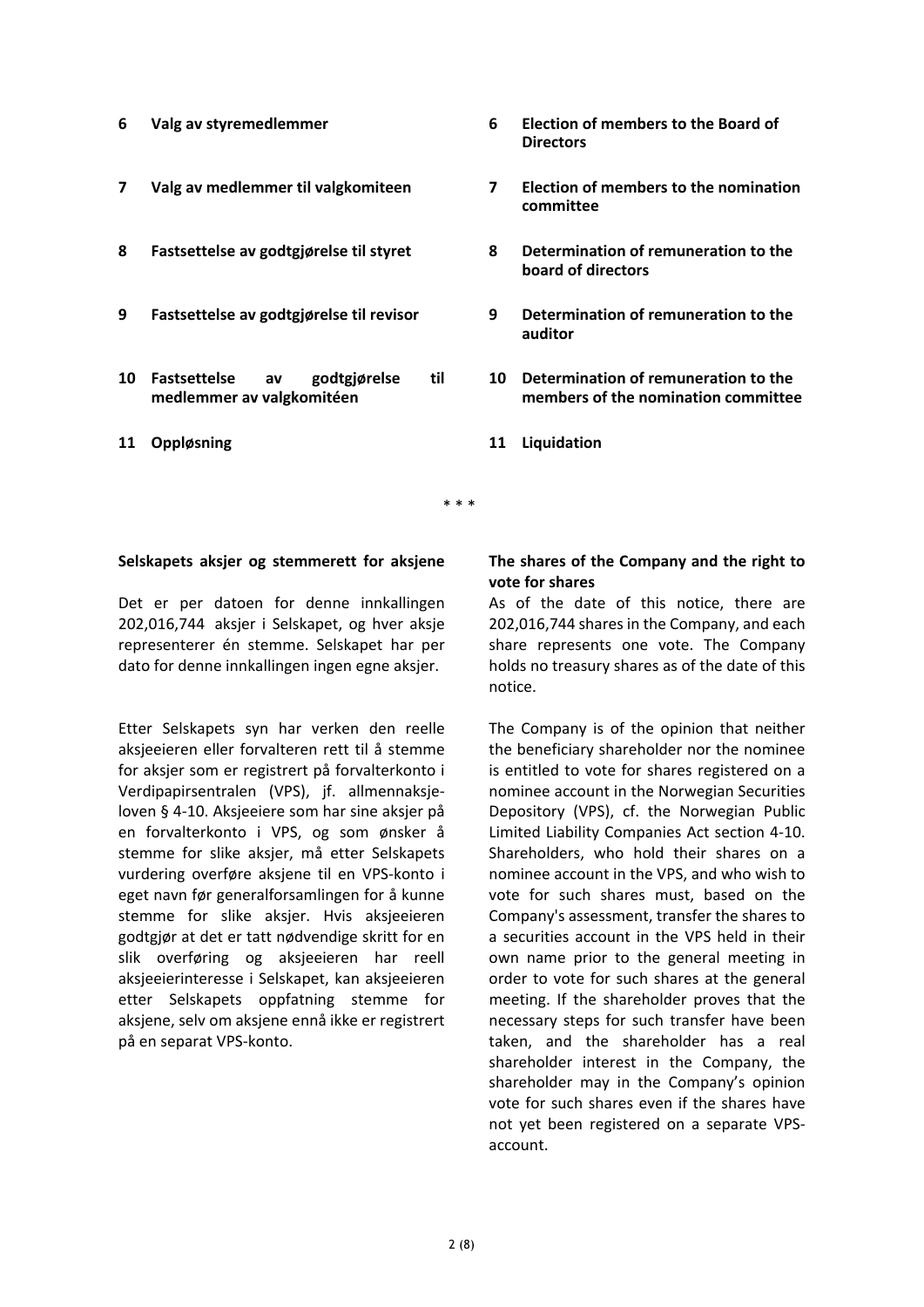# **Påmelding til ordinær generalforsamling**

Aksjeeiere som ønsker å delta på generalforsamlingen, enten personlig eller ved fullmektig, bes om å gi beskjed om dette til Selskapet innen 29. april 2022 at 12:00 (CEST).

Aksjeeiere kan registrere påmelding elektronisk via Selskapets hjemmeside; www.icegroup.com, eller VPS Investortjenester. Påmelding kan også registreres ved å fylle ut og sende inn vedlagte påmeldings‐ eller fullmaktsskjema, i henhold til instruksene angitt i skjemaet.

Aksjeeiere som ønsker å delta digitalt på generalforsamligen bes om å gi beskjed om dette til Selskapet innen 29. april 2022 at 12:00, så vil Selskapet legge til rette for det hvis praktisk mulig.

# **Elektronisk forhåndsstemming**

Aksjeeiere kan avgi stemme for hver enkelt sak på dagsorden på forhånd. Slike forhåndsstemmer kan kun foretas elektronisk via selskapets hjemmeside; www.icegroup.com, eller VPS Investortjenester. Se vedlagte skjema for nærmere instruks. Frist for å avgi forhåndsstemme er 29. april 2022 at 12:00 (CEST). Innen utløpet av fristen kan avgitte forhåndsstemmer endres eller trekkes tilbake. Dersom en aksjeeier velger å møte på generalforsamlingen enten selv eller ved fullmektig, ansees forhåndsstemmer trukket tilbake.

# **Registration of attendance to the general meeting**

Shareholders who wish to participate at the general meeting either in person or by proxy, are asked to notify the Company of their attendance no later than 29 April 2022 at 12:00 noon (CEST).

Shareholders can register attendance online through the Company's website; www.icegroup.com or VPS Investor Services. Attendance can also be registered by completing and submitting the attached registration or proxy form, in accordance with the instructions set out in the form.

Shareholders who wish to attend the meeting online are requested to notify the Company no later than 29 April 2022 at 12:00 noon, and the Company will grant such access if practically feasible.

**Voting by means of electronic communication prior to the general meeting** Shareholders may cast votes for each matter on the agenda in advance. Such advance votes may only be cast electronically, through the Company's website; www.icegroup.com, or VPS Investor Services. Please refer to the attached forms for further instructions. The deadline for casting advance votes is 29 April 2022 at 12:00 noon (CEST). The advance votes can be amended or withdrawn within the deadline. If the shareholder attends the general meeting, either personally or by proxy, the advance votes are considered withdrawn.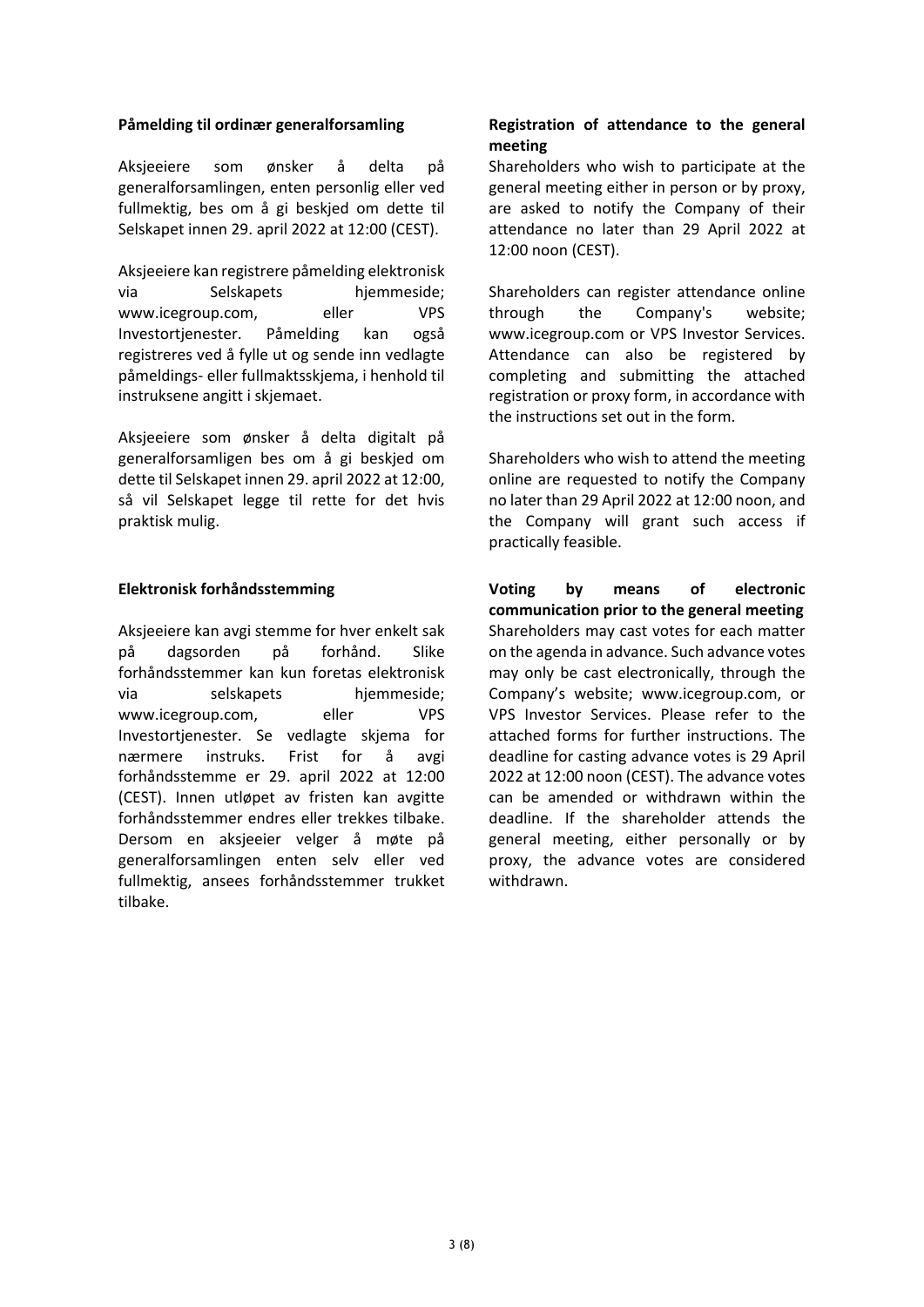### **Aksjeeiernes rettigheter**

Aksjeeiere kan ikke kreve at nye saker settes på dagsordenen, da fristen for å kreve dette er utløpt, jf. allmennaksjeloven § 5‐11 andre setning. Aksjeeiere har rett til å fremsette forslag til vedtak i de saker som er på dagsordenen.

En aksjeeier kan be om at styremedlemmer og daglig leder på generalforsamlingen gir tilgjengelige opplysninger om forhold som kan innvirke på bedømmelsen av saker som er forelagt aksjeeierne til avgjørelse. Det samme gjelder opplysninger om Selskapets økonomiske stilling og andre saker som generalforsamlingen skal behandle, med mindre de opplysninger som kreves, ikke kan gis uten uforholdsmessig skade for Selskapet. Aksjeeiere har rett til å ta med rådgiver, og kan gi talerett til én rådgiver.

Informasjon om generalforsamlingen og dokumenter som skal behandles av generalforsamlingen eller inntas i innkallingen vil bli gjort tilgjengelig på Selskapets hjemmeside (www.icegroup.com), herunder vedlegg til innkallingen og Selskapets vedtekter. Dokumenter som gjelder saker som skal behandles av generalforsamlingen, vil på forespørsel sendes vederlagsfritt til aksjeeierne.

## **The shareholders' rights**

Shareholders cannot require that new matters are put on the agenda asthe deadline for this has lapsed cf. the Companies Act section 5‐11 second sentence. Shareholders have the right to propose resolutions under the matters to be addressed by the general meeting.

A shareholder may request board members and chief executive officer to provide available information at the general meeting on factors that may affect the consideration of matters submitted to shareholders for decision. The same applies to information regarding the Company's financial condition and other matters to be addressed at the general meeting, unless the information required cannot be disclosed without causing disproportionate harm to the Company. Shareholders are entitled to bring advisors and may grant the right of speech to one advisor.

Information about the general meeting and documents to be considered by the general meeting or incorporated in the notice will be posted on the Company's website (www.icegroup.com), including the appendices to this notice and the Company's articles of association. Documents relating to matters to be considered by the general meeting will be sent free of charge to shareholders upon request.

\* \* \*

11 April 2022

AINMT ASA Styret/Board of Directors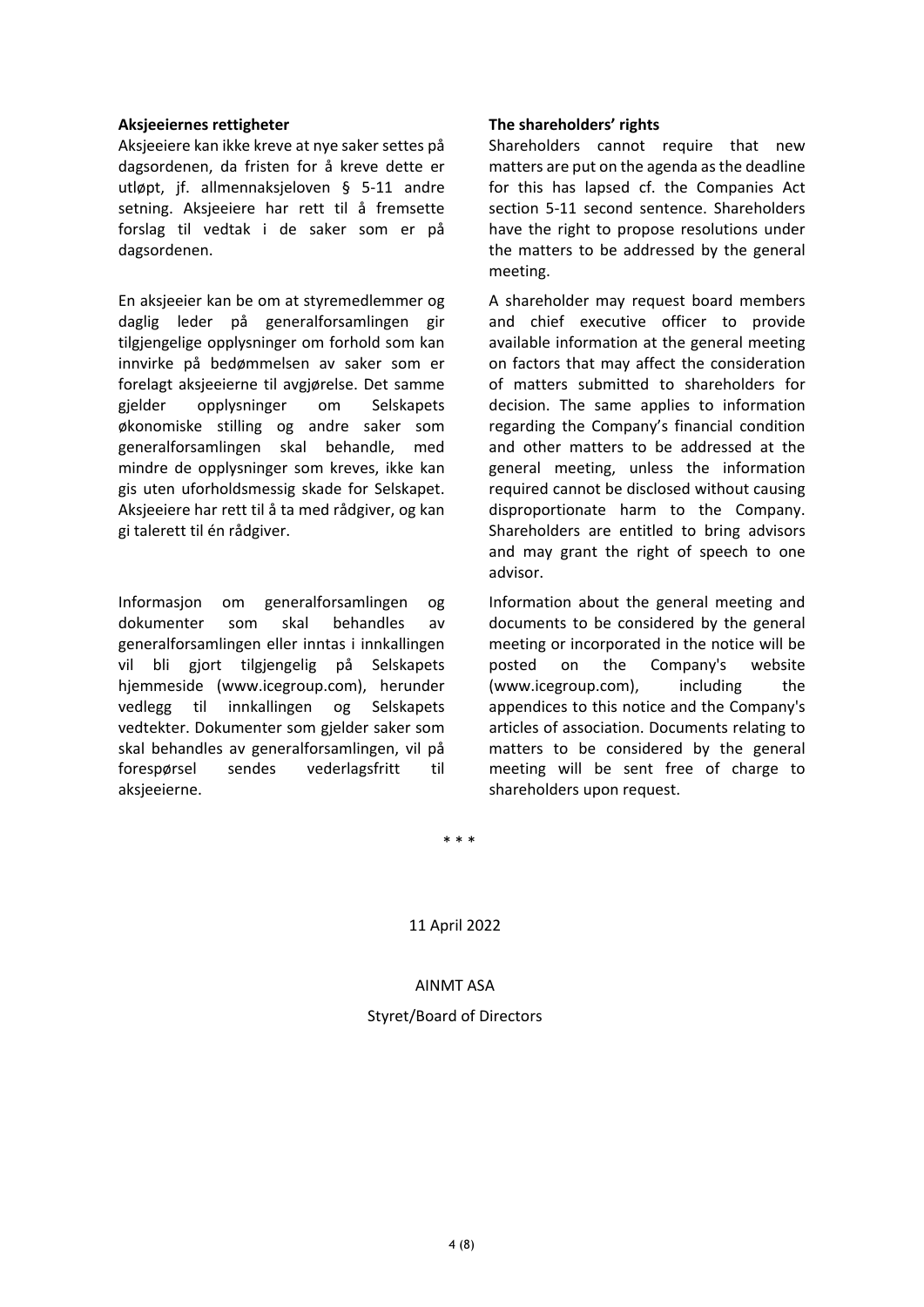## **STYRETS FORSLAG TIL BESLUTNINGER**

## **Til sak 1 – Valg av møteleder og en person til å undertegne protokollen**

Styret foreslår at Christian Emil Petersen velges som møteleder, og at Martin Westersø velges til å undertegne protokollen.

## **Til sak 2 – Godkjennelse av innkalling og dagsorden**

Styret foreslår at generalforsamlingen godkjenner innkallingen og dagsordenen.

### **Til sak 3 – Godkjennelse av årsregnskapet og styrets beretning for regnskapsåret 2021**

Styrets forslag til årsregnskap og årsberetning for regnskapsåret 2021, samt revisors beretning, er inntatt i årsrapporten, som er lagt ut på Selskapets hjemmesider.

Styret foreslår at generalforsamlingen treffer følgende vedtak:

*«Årsregnskapet og årsberetningen for regnskapsåret 2021 godkjennes. Det skal ikke utbetales utbytte for 2021.»*

### **Til sak 5 – Godkjennelse av rapport om lønn og annen godtgjørelse til ledende ansatte**

I henhold til allmennaksjeloven § 6‐16a har styret utarbeidet retningslinjer om fastsettelse av lønn og annen godtgjørelse til ledende ansatte. Retningslinjene er tilgjengelig på Selskapets hjemmeside.

### **THE BOARD OF DIRECTORS' PROPOSED RESOLUTIONS**

## **To item 1 – Election of a chairman of the meeting and a person to co‐sign the minutes**

The board of directors proposes that Christian Emil Petersen is elected as chairman of the meeting and that Martin Westersø is elected to co‐sign the minutes.

# **To item 2 – Approval of the notice and agenda**

The board of directors proposes that the notice and the agenda are approved.

### **To item 3 – Approval of the annual accounts and the board of directors' report for the financial year 2021**

The board of directors' proposal for annual accounts and the board of directors' report for the financial year 2021, including the auditor's report, are included in the annual report which is available at the Company's website.

The board of directors proposes that the general meeting make the following resolution:

*"The board of director's proposal for annual accounts and annual report for the financial year 2021 are approved. No dividend shall be paid for 2021."*

### **To item 5 – Approval of the report regarding salary and other remuneration to the executive management**

In accordance with section 6‐16a of the Norwegian Public Limited Liability Companies Act, the Board of Directors has prepared guidelines on the determination of salary and other remuneration to the executive management of the Company. The guidelines are available at the Company's website.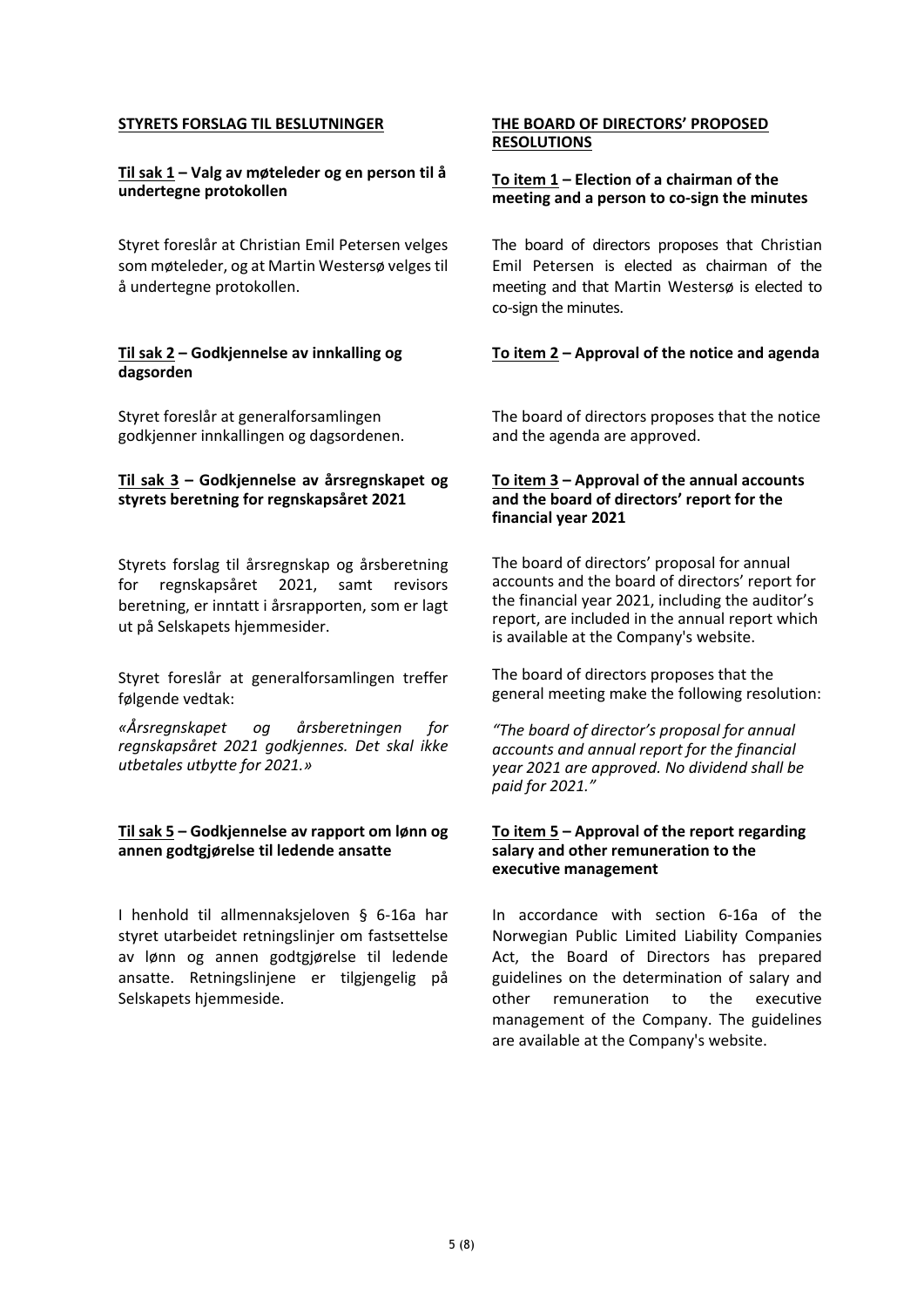Retningslinjene skal godkjennes av generalforsamlingen ved vesentlige endringer og minst hvert fjerde år. Det er ingen vesentlige endringer i år og retningslinjene legges derfor ikke frem for godkjenning.

Styret har utarbeidet en rapport om lønn og annen godtgjørelse til ledende ansatte, som forelegges generalforsamlingen for rådgivende avstemning i henhold til allmennaksjeloven § 6‐ 16b.

Styret foreslår at generalforsamlingen treffer følgende vedtak:

«*Generalforsamlingen godkjenner rapporten om lønn og annen godtgjørelse til ledende ansatte i henhold til allmennaksjeloven § 6‐ 16b.»*

Valgkomiteen har følgende innstilling:

Styret består av Guillaume d'Hauteville (leder), Mari Thjømøe og Roshi Motman. Roshi Motman er valgt inntil ordinær generalforsamling i 2023, mens Guillaume d'Hauteville og Mari Thjømøe er på valg denne ordinære generalforsamlingen.

I lys av at styret foreslår oppløsning av Selskapet innstiller valgkomiteen på at det nåværende styret gjenvelges inntil neste ordinære generalforsamling.

Valgkomiteen foreslår at generalforsamlingen treffer følgende vedtak:

*Guillaume d'Hauteville (leder) og Mari Thjømøe gjenvelges inntil ordinær generalforsamling i 2023.* 

The policy is subject to approval by the general meeting upon any material changes and in any event every 4th year. There are no material changes this year and the policy is consequently not to be voted on.

The Board of Directors has prepared a report on salary and other remuneration to executive management based on the policy which is subject to the advisory vote by the general meeting in accordance with section 6‐16b of the Norwegian Public Limited Liability Companies Act.

The board of directors proposes that the general meeting make the following resolution:

*"The general meeting approves the report on salary and other remuneration to the executive management of the Company pursuant to the Norwegian Public Limited Liability Companies Act section 6‐16b."*

# **Til sak 6 ‐ Valg av styremedlemmer To item 6 – Election of members to the Board of Directors**

The recommendation from the nomination committee is as follows:

The Board consists of Guillaume d'Hauteville (chair), Mari Thjømøe and Roshi Motman. Roshi Motman is elected until the AGM in 2023, while Guillaume d'Hauteville (chair) and Mari Thjømøe are up for re‐election at this annual general meeting.

In light that the Board of directors proposes the resolve to liquidate the Company the nomination committee proposes that current directors up for election are re‐elected until the next annual general meeting.

The nomination committee proposes that the general meeting make the following resolution:

*Guillaume d'Hauteville (chair) and Mari Thjømøe are re‐elected to the Board until the annual general meeting of 2023.*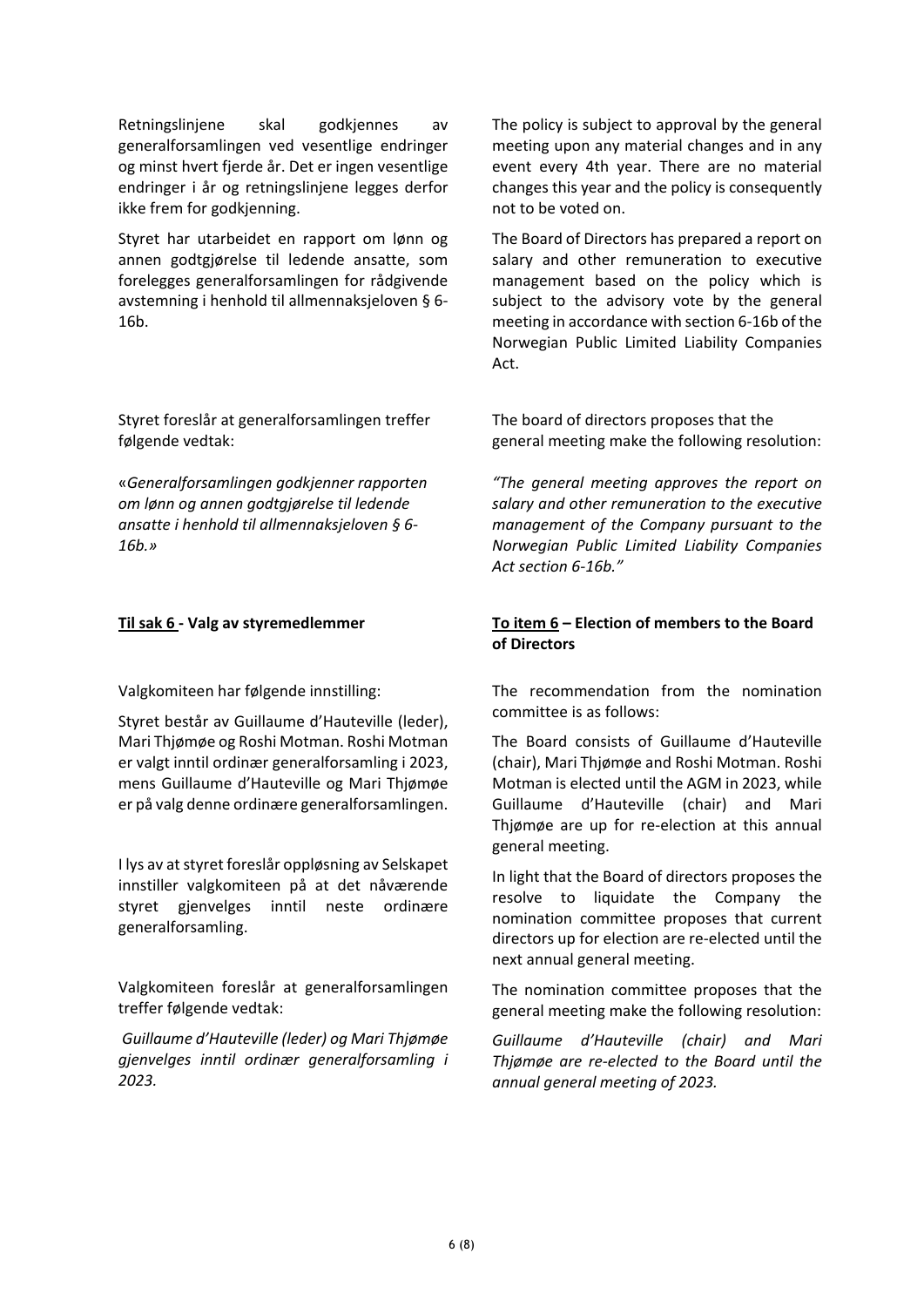# **Til sak 7 – Valg av medlemmer til valgkomiteen To item 7 – Election of members to the**

Valgkomiteen innstiller på at generalforsamlingen treffer følgende vedtak:

*Det velges ikke nye medlemmer til valgkomiteen. Generalforsamlingen godkjenner at valgkomiteen skal bestå av kun et medlem inntil neste ordinære generalforsamling.*

# **Til sak 8 – Fastsettelse av godtgjørelse til styret To item 8 – Determination of remuneration to**

Valgkomiteen innstiller på atstyregodtgjørelsen i Selskapet holdes uendret inntil ordinær generalforsamling i 2023. Valgkomiteen innstiller at honorarer beregnes og utbetales månedlig.

Valgkomiteen innstiller at generalforsamlingen treffer følgende vedtak:

*For perioden frem til Selskapets ordinære generalforsamling i 2023 skal styrets godtgjørelse være som følger (for en 12 måneders periode):*

*a) Styregodtgjørelse Styrets leder: NOK 495 000 Medlem: NOK 360 000*

> *Vederlag for arbeid knyttet til Revisjonsutvalget Leder: NOK 90 000 Medlem: NOK 60 000*

*b) Vederlag for arbeid knyttet til kompensasjonsutvalget Leder: NOK 70 000 Medlem: NOK 50 000*

*Honoraret beregnes og utbetales månedlig slik at dersom Selskapet oppløses eller styremedlemmer fratrer innen neste ordinære generalforsamling opptjenes honorar i forhold til hvor mange måneder vervet har vært utført.* 

# **nomination committee**

The nomination committee proposes that the general meeting make the following resolution:

*No new members are appointed to the nomination committee. The general meeting approves that the nomination committee will consist of one member until the next annual general meeting.*

# **the board of directors**

The nomination committee proposes that the remuneration to the Board of Directors is unchanged until the annual general meeting in 2023. The nomination committee proposes that the remuneration is calculated and payable monthly.

The nomination committee proposes that the general meeting make the following resolution:

*For the period until the Company's ordinary general meeting in 2023, the remuneration to the board members shall be as follows (per 12 month period):*

- *a) Board fee Chair: NOK 495,000 Member: NOK 360,000*
- *b) Remuneration for work related to the Audit Committee Chair: NOK 90,000 Member: NOK 60,000*
- *c) Remuneration for work related to the Remuneration Committee Chair: NOK 70,000 Member: NOK 50,000*

*The fees are calculated and paid monthly so if the Company is liquidated or the members resigns prior to the next annual general meeting will the fees be payable in proportion to the months served by the member.*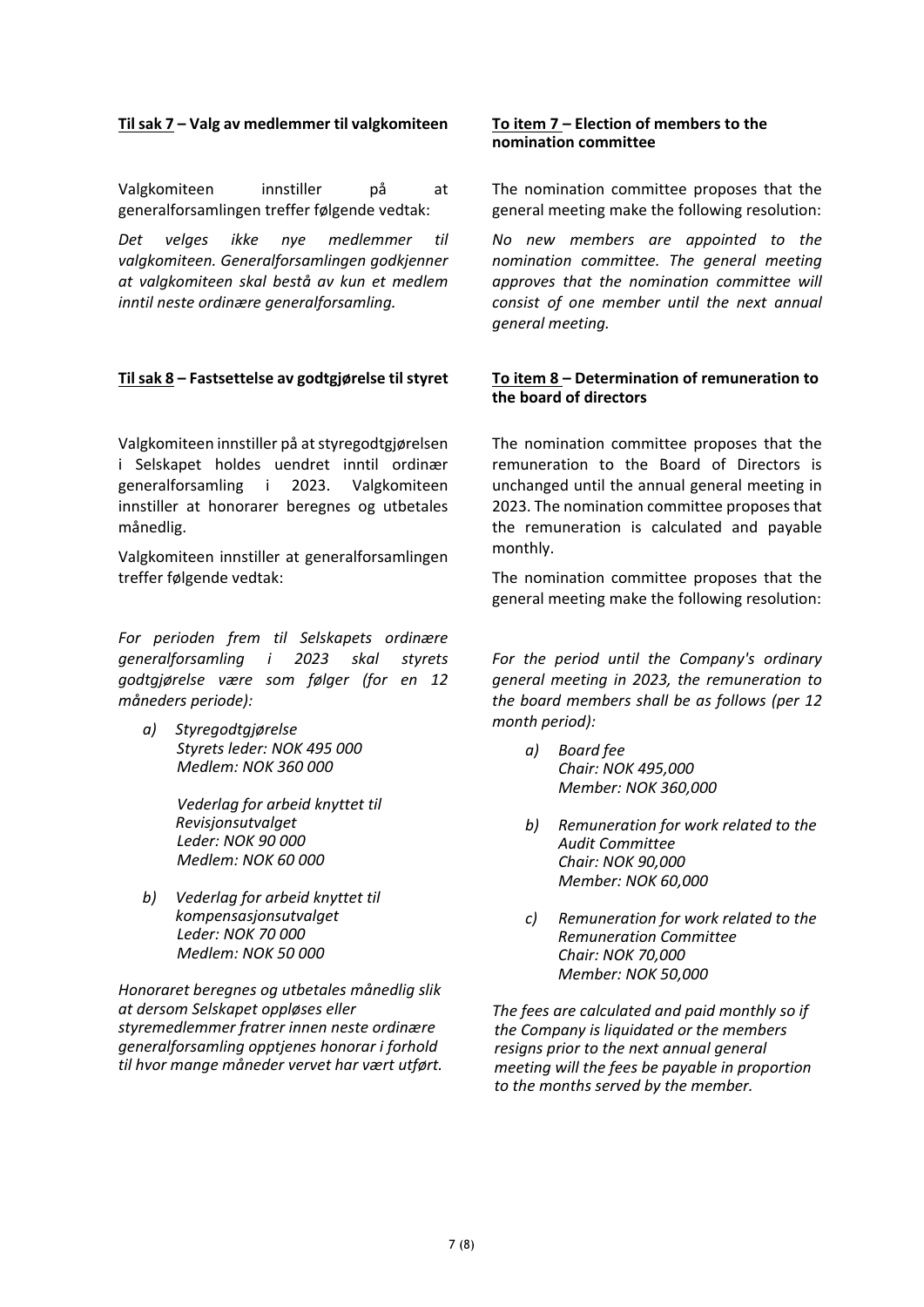### **Til sak 9 – Fastsettelse av godtgjørelse til revisor**

Styret foreslår at generalforsamlingen treffer følgende vedtak:

*«Godtgjørelse til revisor på NOK 4,050,000 for lovpålagt revisjon av selskapets årsregnskap for 2021 godkjennes. I tillegg har selskapet betalt NOK 907,000 til PwC for andre tjenester.»* 

# **Til sak 10 – Fastsettelse av godtgjørelse til medlemmene av valgkomiteen**

Valgkomiteen innstiller på at det ikke utbetales godtgjørelse til valgkomiteen i Selskapet inntil ordinær generalforsamling i 2023.

Selskapet eier eller driver ingen operativ virksomhet og Selskapets eiendeler består i all vesentlighet av kontanter. Styret foreslår å oppløse Selskapet og utdele Selskapets gjenværende netto verdier til aksjonærene så tidlig som mulig i løpet av avviklingsprosessen.

Styret foreslår at generalforsamlingen fatter følgende vedtak:

*Selskapet skal oppløses reglene i Allmennaksjeloven kapittel 16.*

# **To item 9 – Determination of remuneration to the auditor**

The board of directors proposes that the general meeting make the following resolution:

*"The remuneration to the auditor of NOK 4,050,000 for the audit of the Company's 2021 annual accounts is approved. In addition, the Company has paid fees to PwC of NOK 907,000 for other services."*

# **To item 10 – Determination of remuneration to the members of the nomination committee**

The nomination committee proposes that no remuneration is paid to the members of the nomination committee until the annual general meeting in 2023.

# **Til sak 11 — Oppløsning To item 11 — Liquidation**

The Company does not own or operate any business and the only significant assets of the Company is cash. The Board proposes to liquidate the Company and distribute the remaining net assets of the Company to its shareholders as soon as the liquidation process permits.

The board of directors proposes that the general meeting make the following resolution:

*The Company shall be liquidated asset out in the Public Companies Act chapter 16.*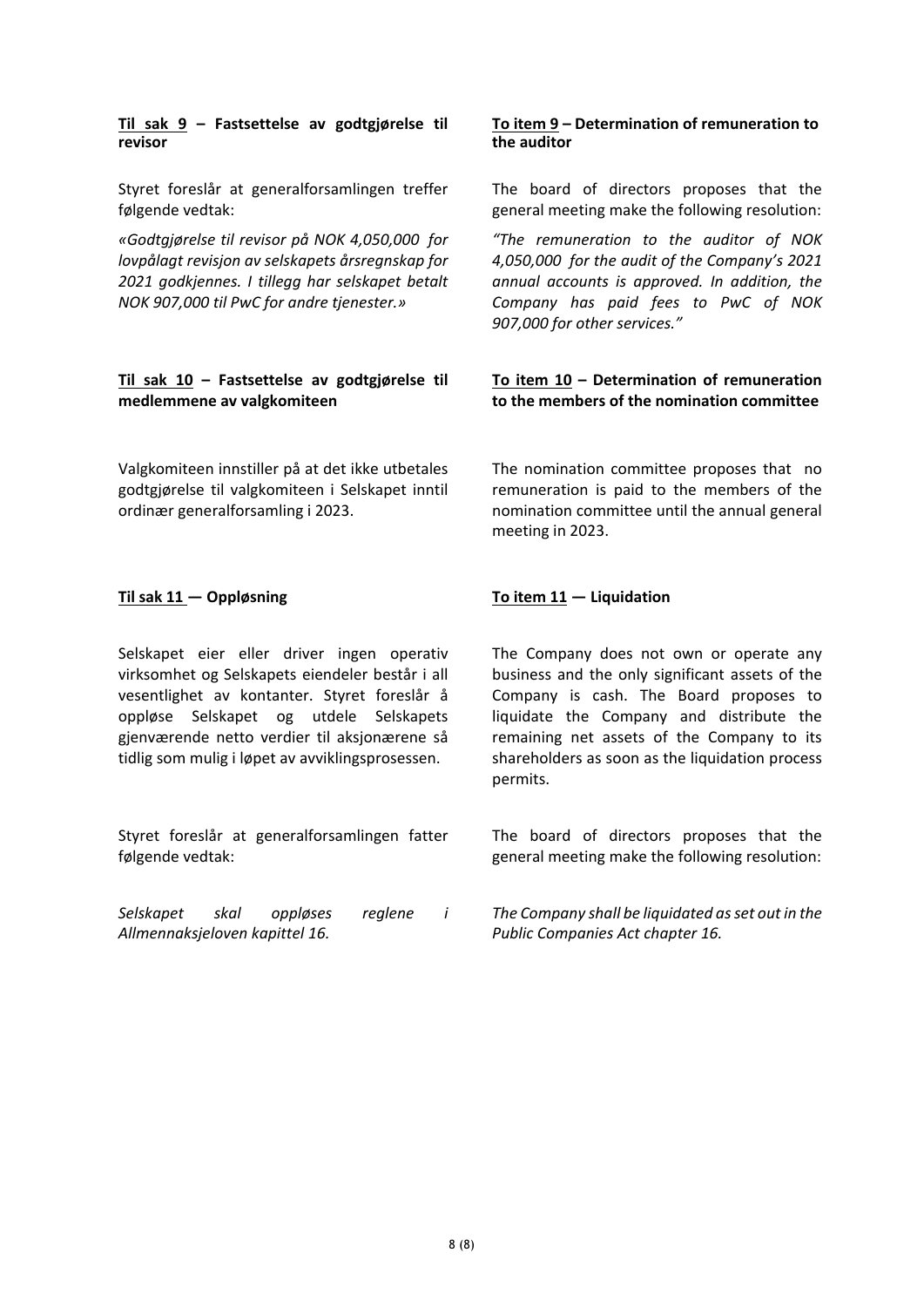

**Ref.nr.: Pinkode:** 

### **Innkalling til ordinær generalforsamling**

Ordinær generalforsamling i AINMT ASA avholdes 2. mai 2022 kl. 11:00 i Nydalsveien 18, Oslo

Aksjonæren er registrert med følgende antall aksjer ved innkalling: **\_\_\_\_\_\_\_\_\_\_\_\_\_\_,** og stemmer for det antall aksjer som er registrert per Record date (innført i eierregisteret): 28. april 2022

# **Frist for registrering av påmelding, forhåndsstemmer, fullmakter og instrukser: 29. april 2022 kl. 12:00**

### **Forhåndsstemme**

Forhåndsstemme må gjøres elektronisk, via selskapets hjemmeside **www.icegroup.com** (bruk referansenummer og pin kode på denne blanketten), eller via Investortjenester. I Investortjenester velg *Hendelser* - *Generalforsamling, klikk på ISIN*. For tilgang til Investortjenester kan man enten bruke https://www.euronextvps.no/ eller gå via egen kontofører.

### **Registrering for deltakelse**

**Påmelding gjøres via selskapets hjemmeside www.icegroup.com eller via Investortjenester.**

For påmelding via selskapets hjemmeside må referansenummer og pinkode på denne blanketten benyttes.

I Investortjenester velg *Hendelser* - *Generalforsamling, klikk på ISIN*. For tilgang til Investortjenester kan man enten bruke https://www.euronextvps.no/ eller gå via egen kontofører. Alternativt kan denne blanketten sendes til genf@dnb.no, eller per post til DNB Bank ASA, Verdipapirservice, Postboks 1600 Sentrum, 0021 Oslo.

**Generalforsamlingen avholdes som et fysisk møte og vi oppfordrer aksjonærene til å enten forhåndsstemme, gi fullmakt eller delta fysisk. Om noen aksjonærer isteden skulle ønske å delta elektronisk ber vi om at dere kontakter selskapet, som vil tilrettelegge for dette hvis praktisk mulig.** 

Sted Dato Dato Aksieeiers underskrift **Fullmakt uten stemmeinstruks** for ordinær generalforsamling i AINMT ASA

# *Du kan gi fullmakt til en annen person til å stemme for dine aksjer.*

 **Ref.nr.: Pinkode:** 

### **Fullmakt gis elektronisk via selskapets hjemmeside www.icegroup.com eller via Investortjenester.**

For fullmakt via selskapets hjemmeside må referansenummer og pinkode på denne blanketten benyttes. I Investortjenester velg *Hendelser* - *Generalforsamling, klikk på ISIN*. For tilgang til Investortjenester kan man enten bruke https://www.euronextvps.no/ eller gå via egen kontofører Alternativt kan signert blankett sendes til genf@dnb.no, eller per post til DNB Bank ASA, Verdipapirservice, Postboks 1600 Sentrum, 0021 Oslo. Dersom aksjeeier som vil gi fullmakt er et selskap, skal signatur være i henhold til firmaattest. **Blanketten må være datert og signert.** 

### **Undertegnede: \_\_\_\_\_\_\_\_\_\_\_\_\_\_\_\_\_\_\_\_\_\_\_\_\_\_\_\_\_\_\_\_\_\_\_\_\_\_\_\_\_\_\_\_\_\_\_\_**

gir (om det ikke oppgis navn på fullmektigen, vil fullmakten anses gitt styrets leder, eller den han eller hun bemyndiger.)

Styrets leder (eller den han eller hun bemyndiger), eller

 \_\_\_\_\_\_\_\_\_\_\_\_\_\_\_\_\_\_\_\_\_\_\_\_\_\_\_\_\_\_\_\_\_\_ (fullmektigens navn med blokkbokstaver)

fullmakt til å delta og avgi stemme på **ordinær** generalforsamling 2. mai 2022 i AINMT ASA for mine/våre aksjer.

Sted Dato Dato Aksjeeiers underskrift **(Undertegnes kun ved fullmakt)**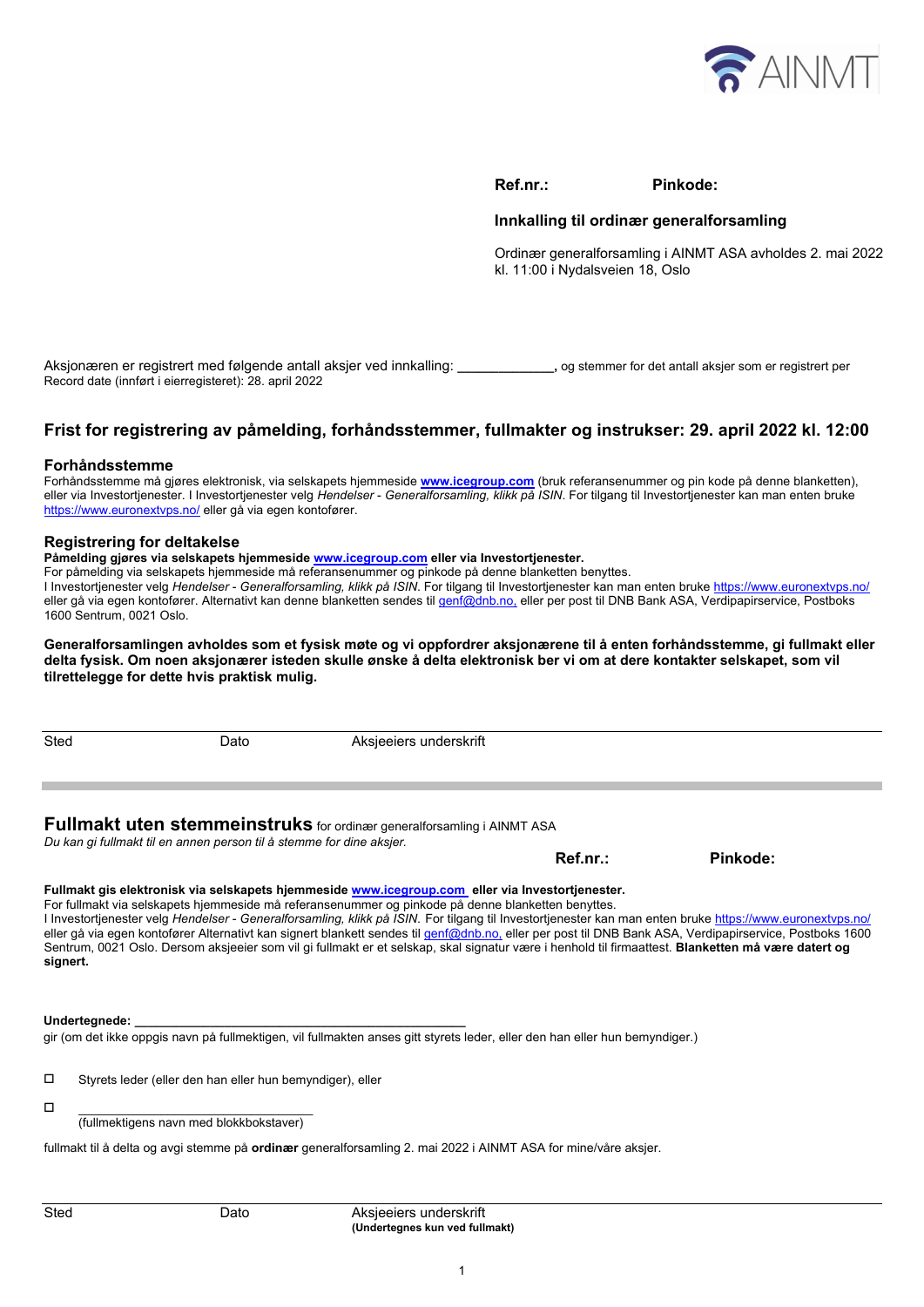

### **Fullmakt med stemmeinstruks** for **ordinær** generalforsamling i AINMT ASA

*Dersom du ikke selv kan møte på generalforsamling, kan du benytte dette fullmaktsskjemaet for å gi stemmeinstruks til styrets leder eller den han eller hun bemyndiger.* (Det er alternativt mulig å avgi forhåndsstemmer elektronisk, se eget punkt ovenfor.) *Ved instruks til andre enn styrets leder, gir du en fullmakt uten stemmeinstruks, og avtaler direkte med din fullmektig hvordan det skal stemmes.* 

Fullmakter med stemmeinstruks til styrets leder kan ikke registreres elektronisk, og må sendes til genf@dnb.no (skannet blankett), eller post til DNB Bank ASA, Verdipapirservice, Postboks 1600 Sentrum, 0021 Oslo. Blanketten må være mottatt senest 29. april 2022 kl. 12:00. Dersom aksjeeier som vil gi fullmakt med instruks er et selskap, skal signatur være i henhold til firmaattest

### **Blanketten må være datert og signert.**

### **Undertegnede: \_\_\_\_\_\_\_\_\_\_\_\_\_\_\_\_\_\_\_\_\_\_\_\_\_\_\_\_\_\_\_ Ref.nr.:**

gir herved styrets leder (eller den han eller hun bemyndiger) fullmakt til å møte og avgi stemme på **ordinær** generalforsamling 2. mai 2022 i AINMT ASA for mine/våre aksjer.

Stemmegivningen skal skje i henhold til instruksjon nedenfor. Dersom det ikke krysses av i rubrikken, vil dette anses som en instruks om å stemme i tråd med styrets og valgkomitéens anbefalinger. Dersom det blir fremmet forslag i tillegg til, eller som erstatning for forslaget i innkallingen, avgjør fullmektigen stemmegivningen. Dersom det er tvil om forståelsen av instruksen, vil fullmektigen kunne avstå fra å stemme.

| Agenda ordinær generalforsamling 2022 |                                                                           | For              | <b>Mot</b> | <b>Avstår</b> |
|---------------------------------------|---------------------------------------------------------------------------|------------------|------------|---------------|
|                                       | Valg av møteleder og person til å medundertegne protokollen               | □                | ◻          |               |
| 2                                     | Godkjennelse av innkalling og dagsorden                                   | □                | ◻          |               |
| 3                                     | Godkjennelse av årsregnskapet og styrets beretning for regnskapsåret 2021 | □                | □          |               |
| 4                                     | Behandling av styrets redegiørelse for foretaksstyring (ingen votering)   | Ingen avstemming |            |               |
| 5                                     | Godkjennelse av rapport om lønn og annen godtgjørelse til ledende ansatte | □                | □          |               |
| 6                                     | Valg av styremedlemmer                                                    | □                | ◻          |               |
|                                       | Valg av medlemmer til valgkomiteen                                        | Е                | □          |               |
| 8                                     | Fastsettelse av godtgjørelse til styret                                   | Е                | ◻          | п             |
| 9                                     | Fastsettelse av godtgjørelse til revisor                                  | $\Box$           | ◻          | п             |
| 10                                    | Fastsettelse av godtgjørelse til medlemmer av valgkomitéen                | $\Box$           | ◻          | п             |
|                                       | Oppløsning                                                                | $\Box$           | ◻          | п             |
|                                       |                                                                           |                  |            |               |

**Sted Dato** Dato Aksieeiers underskrift **(undertegnes kun ved fullmakt med stemmeinstruks)**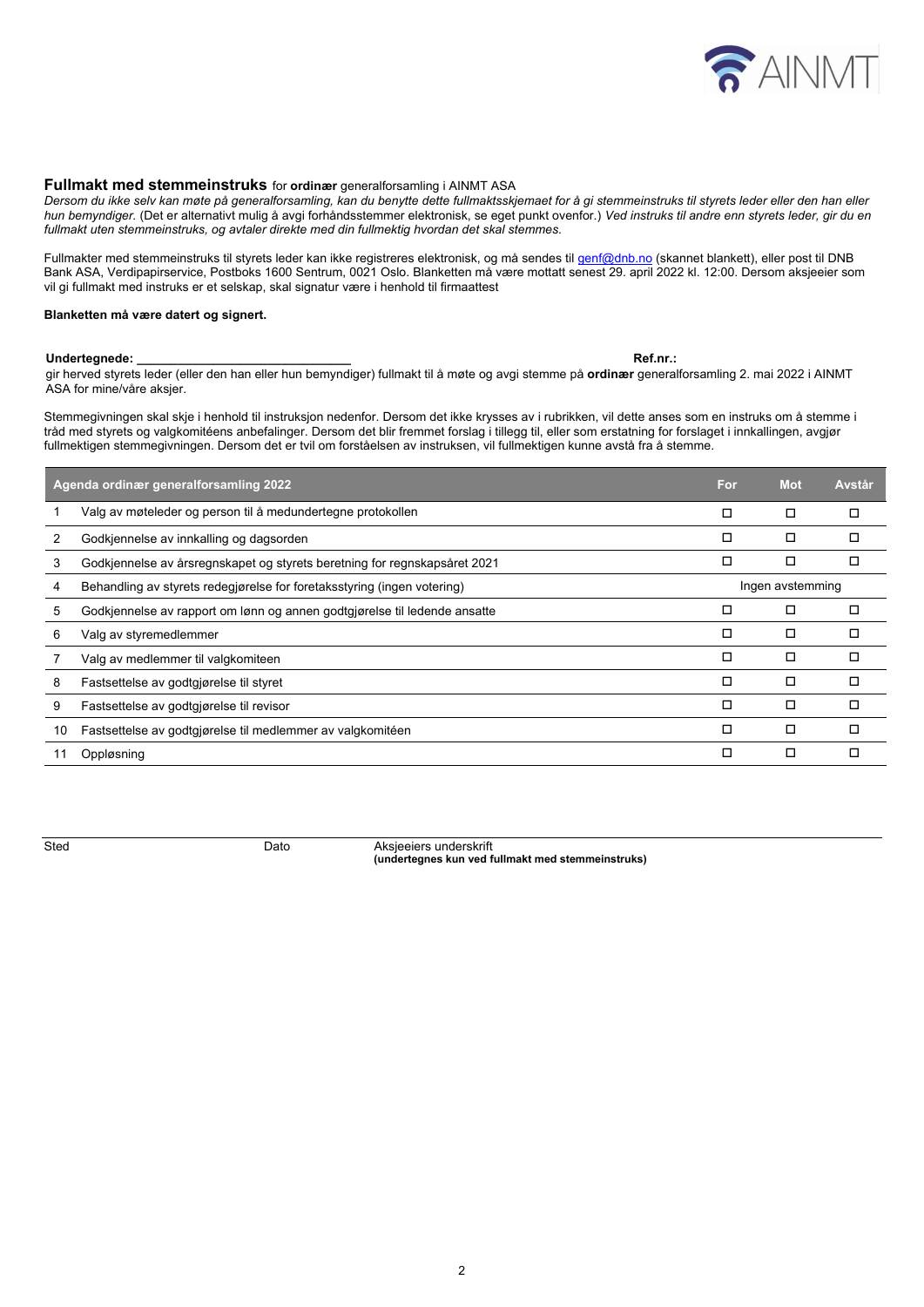

### **Ref no: PIN code:**

### **Notice of Annual General Meeting**

Meeting in AINMT ASA will be held on 2 May 2022 at 11:00a.m. CET Address: Nydalsveien 18B, Oslo, Norway

The shareholder is registered with the following amount of shares at summons: \_\_\_\_\_\_\_\_\_\_\_ and vote for the number of shares registered per Record Date: 28 April 2022

### **Deadline for registration of attendance, advance votes, proxy or instructions: 29 April 2022 at 12:00 noon CET**

### **Advance votes**

Advance votes may only be executed electronically, through the Company's website **www.icegroup.com** (use ref.nr and pin code on this form) or through VPS Investor Services. In Investor Services chose *Corporate Actions - General Meeting, click on ISIN.* Investor Services can be accessed either through https://www.euronextvps.no/ or your account operator.

### **Registration for attendance**

**Notice of attendance should be registered through the Company's website www.icegroup.com or through VPS Investor Services.** For notification of attendance through the Company's website, the reference number and pin code on this form must be stated. In VPS Investor Services chose *Corporate Actions - General Meeting, click on ISIN.* Investor Services can be accessed either through https://www.euronextvps.no/ or your account operator. If you are not able to register this electronically, you may send by e-mail to genf@dnb.no, or by regular Mail to DNB Bank ASA, Registrars Department, P.O.Box 1600 Centrum, 0021 Oslo, Norway.

**This is a physical meeting, and we encourage shareholders to either participate by advance votes, proxy or physically. If any shareholder enrolled prefer to attend electronically, please notify the company which will facilitate this to the extent practically feasible.** 

| Place                                                                                                                             | Date | Shareholder's signature |           |  |  |  |  |  |
|-----------------------------------------------------------------------------------------------------------------------------------|------|-------------------------|-----------|--|--|--|--|--|
|                                                                                                                                   |      |                         |           |  |  |  |  |  |
| Proxy without voting instructions for Annual General Meeting of AINMT ASA<br>Proxy to another individual to vote for your shares. |      |                         |           |  |  |  |  |  |
|                                                                                                                                   |      | Ref no:                 | PIN code: |  |  |  |  |  |

### **Proxy should be registered through the Company's website www.icegroup.comor through VPS Investor Services.**  For granting proxy through the Company's website, the reference number and pin code on this form must be used. In VPS Investor Services chose *Corporate Actions - General Meeting, click on ISIN*. Investor Services can be accessed either through https://www.euronextyps.no/ or your account operator. If you are not able to register this electronically, you may send by E-mail to genf@dnb.no, or by regular Mail to DNB Bank ASA, Registrars Department, P.O.Box 1600 Centrum, 0021 Oslo, Norway. If the shareholder is a Company, the signature must be according to the Company's Certificate of Registration. **The Proxy must be dated and signed to be valid.**

### The undersianed:

hereby grants (if you do not state the name the proxy holder, the proxy will be given to the Chair of the Board of Directors)

 $\Box$  the Chair of the Board of Directors (or a person authorised by him or her), or

\_\_\_\_\_\_\_\_\_\_\_\_\_\_\_\_\_\_\_\_\_\_\_\_\_\_\_\_\_\_\_\_\_\_\_\_\_\_\_\_\_\_\_\_\_

(Name of proxy holder in capital letters)

proxy to attend and vote for my/our shares at the Annual General Meeting of AINMT ASA on 2 May 2022.